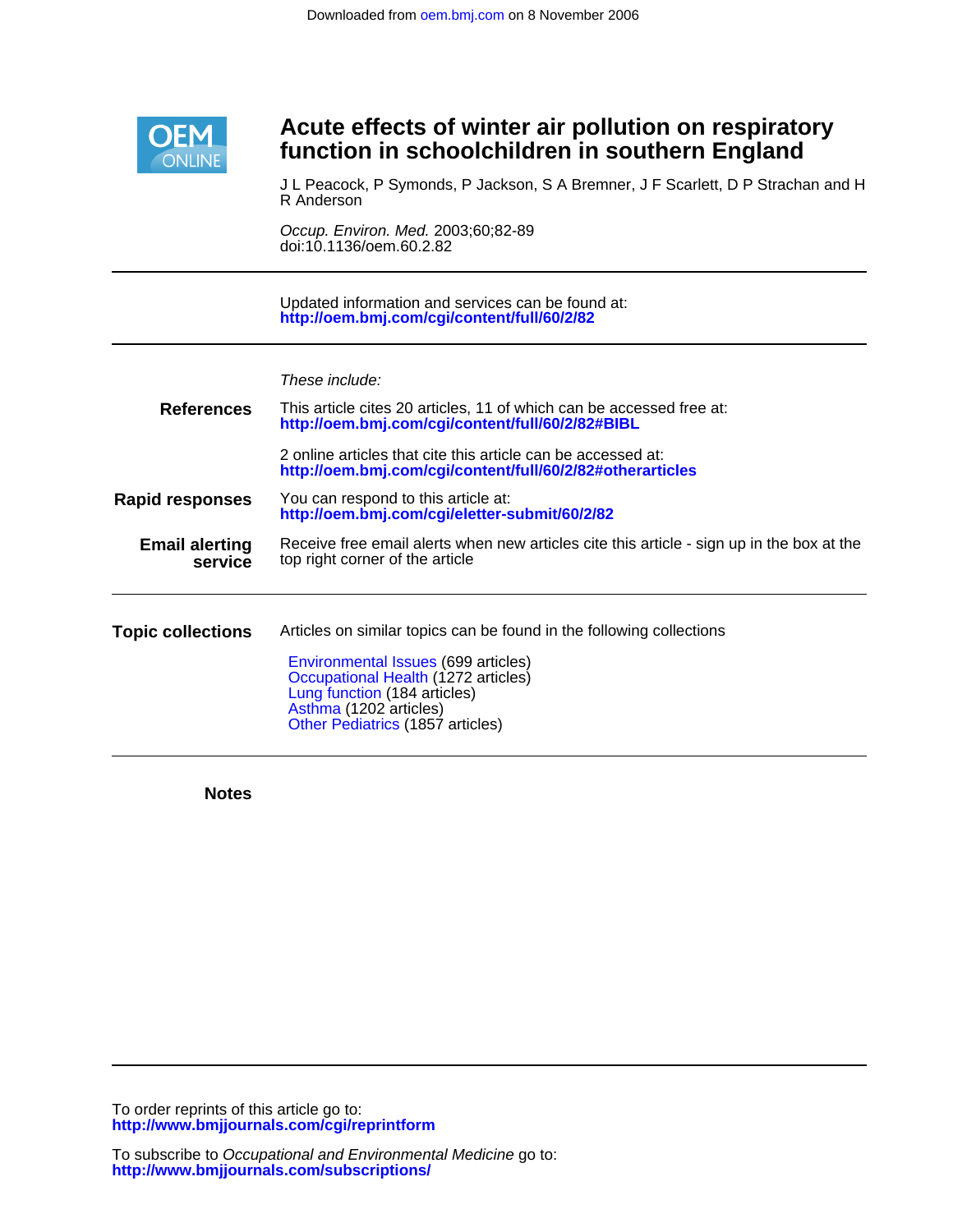## ORIGINAL ARTICLE

# Acute effects of winter air pollution on respiratory function in schoolchildren in southern England

J L Peacock, P Symonds, P Jackson, S A Bremner, J F Scarlett, D P Strachan, H R Anderson .............................................................................................................................

Occup Environ Med 2003;60:82–89

**Aim:** To investigate the acute health effects of winter outdoor air pollution (nitrogen dioxide  $(NO<sub>2</sub>)$ , ozone (O $_{3}$ ), sulphur dioxide (SO $_{2}$ ), sulphate (SO $_{4}^{\,2-}$ ) ,and particles (PM $_{\rm lo}$ )) on schoolchildren in an area of southern England where levels of  $SO<sub>2</sub>$  had been reported to be high.

Methods: A total of 179 children, aged 7-13, from three schools (two urban and one rural location), were included. Peak expiratory flow rate (PEFR) and presence or absence of upper respiratory infections were recorded on 63 school days from 1 November 1996 to 14 February 1997. Air pollution and meteorological data were taken from monitors at each school site. The analysis regressed daily PEFR on pollutant level adjusting for confounders and serial correlation and calculated a weighted pooled estimate of effect overall for each pollutant. In addition, large decrements in PEFR were analysed as a binary outcome. Same day, lag 1, lag 2, and a five day average of pollutant levels were used.

See end of article for authors' affiliations .......................

Correspondence to: Dr J L Peacock, Senior Lecturer in Medical Statistics, Department of Public Health Sciences, St George's Hospital Medical School, London SW17 0RE, UK; j.peacock@sghms.ac.uk

Accepted 14 May 2002 .......................

Results: There were no clear effects of any pollutant on mean PEFR. In addition, we analysed large <code>PEFR</code> decrements (a binary outcome), observing consistent negative associations with NO $_2$ , SO $_4^{2-}$ , and PM<sub>10</sub>, although few lag/pollutant combinations were significant: odds ratios (95% CI) for five day average effect: NO $_2$  24 h average 1.043 (1.000 to 1.089), SO $_4^{\rm 2-}$  1.090 (0.898 to 1.322), PM $_{\rm 10}$  1.037 (0.992 to 1.084). The observed effects of PM<sub>10</sub> (only) were stronger in wheezy children (1.114 (1.057 to 1.174)). There were no consistent negative associations between large decrements and ozone or  $SO<sub>2</sub>$ .

Conclusions: There is no strong evidence for acute effects of winter outdoor air pollution on mean PEFR overall in this area, but there is evidence for negative effects on large PEFR decrements.

**Many panel studies have now been conducted to inves-**<br>tigate the relation between outdoor air pollution and<br>these reports originated in the USA<sup>12</sup> more recent reports tigate the relation between outdoor air pollution and these reports originated in the USA, $12$  more recent reports have described European studies.<sup>3-5</sup> These studies have generally reported negative correlations between peak flow rate and both summer<sup>67</sup> and winter air pollution.<sup>25</sup> However, a multicentre study involving 14 European research centres<sup>8</sup> found little evidence for any adverse effects in winter. To date only one study involving British children has been published.<sup>6</sup> This study reported very small but statistically significant negative effects of summer  $PM_{10}$  on  $FEV_{0.75}$  and FVC. No adverse effects were detected for ozone or NO<sub>2</sub>. 6

In 1995, The City of Rochester upon Medway (now Medway) Council, Kent commissioned air quality monitoring at three schools within its borough. In a collaborative study between St George's Hospital Medical School, the University of Greenwich, and Medway Council, daily lung function was recorded on 179 children attending these schools between 1 November 1996 and 14 February 1997. This paper describes an analysis of the relation between winter air pollution and lung function in these children.

#### METHODS

#### Study location

The Medway Council District is situated in northern Kent on the estuary of the river Medway with the (larger) Thames estuary just to the north. Two major power stations are in the vicinity. The topography of the area is varied with the two estuaries providing "corridors" which potentially channel air flows into and away from the Medway district. Existing pollution and wind direction data have suggested that local pollution originates from local traffic  $(NO<sub>2</sub>)$ , continental Europe

and London  $(PM_{10})$ , and local power stations and London  $(SO<sub>2</sub>)$ .<sup>9</sup> The Stoke School monitoring station is situated eight miles northeast of the city and is officially classified as a rural site. This station is part of the UK National Air Quality Monitoring Network. Luton Road School monitoring station is in nearby Chatham and is an urban background site, while the monitoring station at Chatham Girls' Grammar School is classified as a kerbside site. The two Chatham schools are situated within half a mile of each other.

#### Subjects

The rural village primary school was very small and it was practicable to monitor all of the children for the duration of the study. The urban primary school was much larger (about 500 children) and it was not feasible to collect daily data for the whole school. Therefore in discussion with the staff, it was decided to restrict the study to the oldest school year. Chatham Girls' Grammar School, a secondary school, asked to join the study and offered to allow one class plus all asthmatics in one school year to participate. The numbers and ages of children studied from each school were as follows:

- Stoke County Primary School: all children in years 3–6, aged  $7-11$  (n = 48)
- Luton Road Primary School: all children in year 6, aged  $10-11$  (n = 96)

Abbreviations: FEV, forced expiratory volume; FVC, forced vital capacity; PEFR, peak expiratory flow rate; PM, particulate matter; TEOM, tapered element oscillating microbalance

.............................................................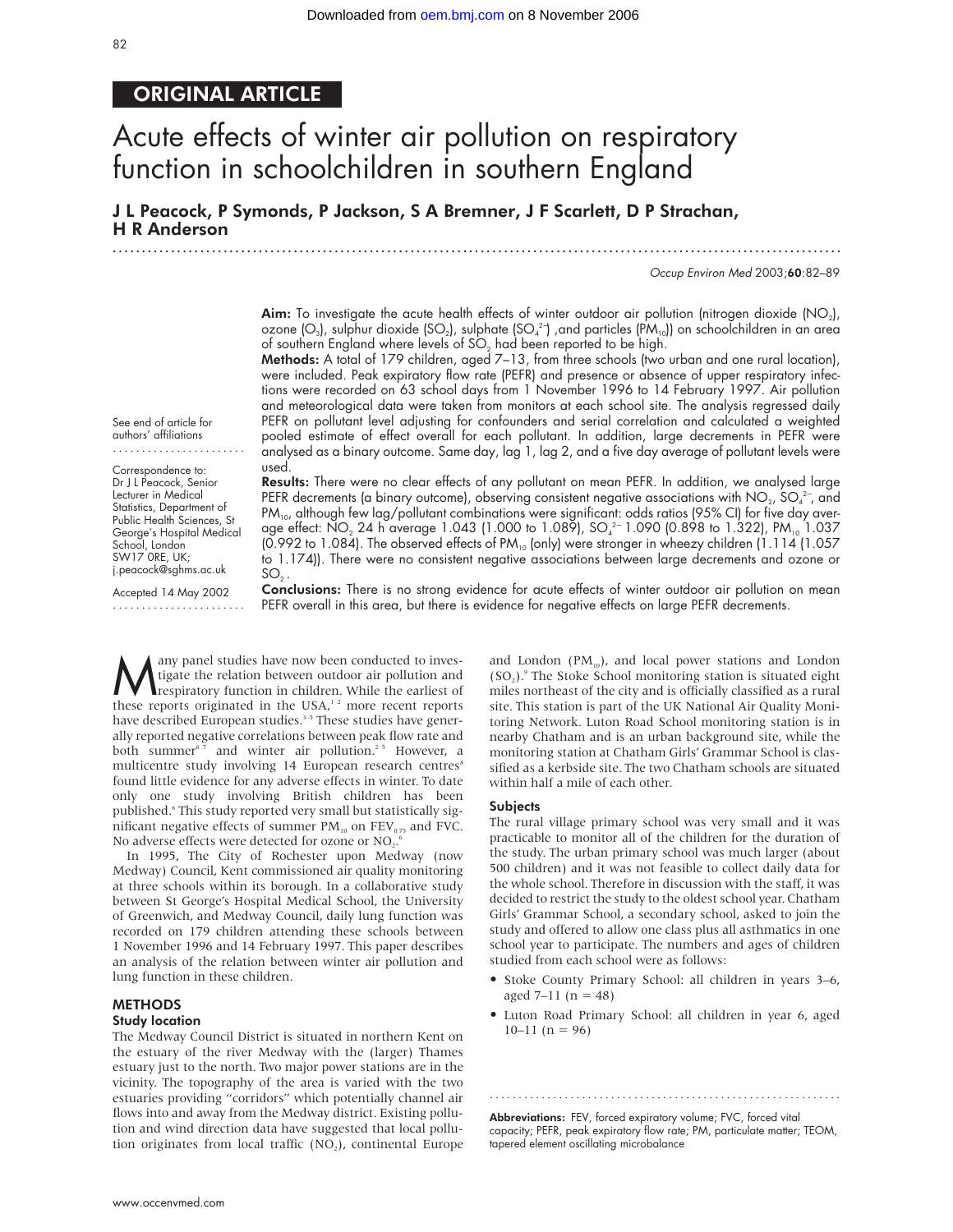• Chatham Girls' Grammar School: all girls in one class in year 8, aged 12–13 ( $n = 25$ ) plus girls using medication for asthma in the same school year ( $n = 10$ ).

In this paper the schools will be referred to as "rural", "urban1", and "urban2" respectively.

Local interest and the schools' enthusiasm meant that no parent withheld permission for their child's participation in the study. At the beginning of the survey, parents were asked to fill out a short questionnaire asking about respiratory symptoms, based on a standard asthma questionnaire.<sup>10</sup> This asked about current and past wheezing, asthma ever, and whether the child took regular medication for asthma. From these responses, children were categorised as either current wheezers or non-wheezers.

Peak expiratory flow rate (PEFR) was measured once daily in school term time using standard range mini-Wright peak flow meters. Each child was given their own machine for the duration of the study. The children took three measures of their PEFR on each occasion from a standing position and wrote down all three on a dated diary sheet. The readings were taken at approximately the same time each morning. Prior to the start of the study, one of the investigators (JLP) trained the children in each school, by class, to use the peak flow meters, including how to read the scale and how to record the data on the diary sheet. The class teacher was present at these training sessions and subsequently supervised the daily blowing. In addition to recording PEFR, the children noted the presence or absence of either a cough or a cold on the diary form.

#### Air pollution measurements

These were undertaken by a commercial company (Ashdown Environmental) on behalf of the Council. Permanent monitoring stations were sited at each school. The following pollutants were measured at the rural and urban1 sites:

- $\bullet$  NO<sub>x</sub> by chemiluminescence
- SO, by ultraviolet fluorescence
- $\bullet$  O<sub>3</sub> by ultraviolet absorption
- $PM_{10}$  by TEOM (tapered element oscillating microbalance).

Only NO<sub>x</sub> and PM<sub>10</sub> were measured at the urban2 site, but because of the close proximity of the two urban sites, we considered it reasonable to use the urban1 site measurements for SO<sub>2</sub> and ozone. Readings were made continuously and stored as 15 minute averages. The rural site included a high specification weather station. For this paper, we have used NO.  $(24$  hour average and 1 hour maximum), SO<sub>2</sub> (24 hour average), ozone (8 hour maximum moving average (mma) and 1 hour maximum), and  $PM_{10}$  (24 hour average). In addition we estimated exposure to  $SO_4^2$  by averaging the 24 hour average from the two nearest monitoring sites, one 80 miles north (Stoke Ferry) and the other 40 miles south (Barncombe Mills) of the three schools, since  $SO_4^2$  was not measured locally.

We obtained the pollution data for the three sites as 15 minute averages. These data had been validated by the monitoring company. In addition we obtained the pollution data for the rural site, directly from the National Air Quality Network  $(AEA)$  internet website.<sup>11</sup> We compared the two sources of data and observed only small differences in magnitude, but found that  $PM_{10}$  data was missing for 50 days between November and December 1996 in the AEA data set. Further investigation indicated that the AEA data had been validated separately by the National Physical Laboratory. We therefore used both sources of data in the analyses to allow comparison between the two. We will refer to the two sources of pollution data as "locally validated" and "nationally validated" from here on.

#### Sample size

Our previous study<sup>6</sup> included 154 children measured daily for six weeks and was powerful enough to detect very small changes in lung function (1% reduction in  $FEV_{0.75}$  across the range of pollutants measured). The present study included 179 children measured for over double the time period (13 full weeks). Hence even allowing for the poorer repeatability of PEFR compared with  $FEV_{0.75}$  and FVC measured in our previous study, we judged that this study would be sufficiently powerful to show reductions in PEFR of a similar magnitude, should they exist.

#### Statistical methods

To compare the same pollution data validated in different ways we used plots of the difference in measurement against the mean. This method shows the spread of the differences, and indicates any systematic difference between methods and any tendency for the difference to change with the mean. We used the same approach for showing the differences between pollutant levels at the urban and rural sites.

Stage 1 of the analysis followed the general approach that we have used before,<sup>6</sup> as follows. The relation between PEFR and air pollution was modelled separately for each child using multiple regression, which allowed for first order autocorrelation $12$  and gave a regression coefficient for each child. The heterogeneity between regression coefficients was investigated using a standard test.<sup>13</sup> Where heterogeneity was detected, a pooled estimate of regression coefficients was calculated using a weighting method based on a robust estimate of variance and allowing for both the within and between child variability.<sup>14</sup>

The outcome variable in the individual regressions was PEFR, using the maximum of the three blows recorded on each day. This was analysed as the daily deviation from the individual child's mean value, thus allowing for differences in mean PEFR between children. Predictor variables were day of the week (first day back at school after weekend or holiday yes/no), 24 hour mean outside temperature, and pollutant. Pollutants were analysed separately with lags 0, 1, 2 days, plus a five day moving average including the current day. We allowed for lung growth by adding a linear term for date. The analyses were performed with and without self reported cough (yes/no/not known) and cold (yes/no/not known) as predictor variables since the presence of upper respiratory symptoms might be a mediator of any effect of pollution on PEFR.

Stage 2 of the analysis followed the approach described by Hoek and others,<sup>15</sup> which investigated associations between air pollution and large peak flow decrements. The rationale for this approach is the suggestion that a small change in mean PEFR results in a disproportionate effect at the extremes of the peak flow distribution. In other words, a relatively small decrease in mean PEFR may be associated with a substantial increase in the proportion of individuals in the lower tail of the distribution. This is potentially important since it is these individuals at the extreme end of the distribution who have a higher risk of an adverse response. To investigate associations with large reductions in lung function, we calculated the percentage decrement from each child's median PEFR for each day. We followed Hoek's approach using two binary dependent variables to denote decrements greater than 10% and greater than 20%. Generalised estimating equations with a first order autoregressive correlation structure were fitted to these data for each pollutant/lag combination, with all children analysed together. These gave estimates of variance which were robust to misspecification of the correlation matrix. The predictors in these models were day of the week (first day back at school, yes/no), time trend, temperature, and pollutant. These models allowed the variations between children to be incorporated into the model and resulted in an overall estimate of effect for each pollutant/lag combination, in the form of odds ratios.

In addition, all analyses were performed using (1) the AEA site data for each child and (2) the pollution data from the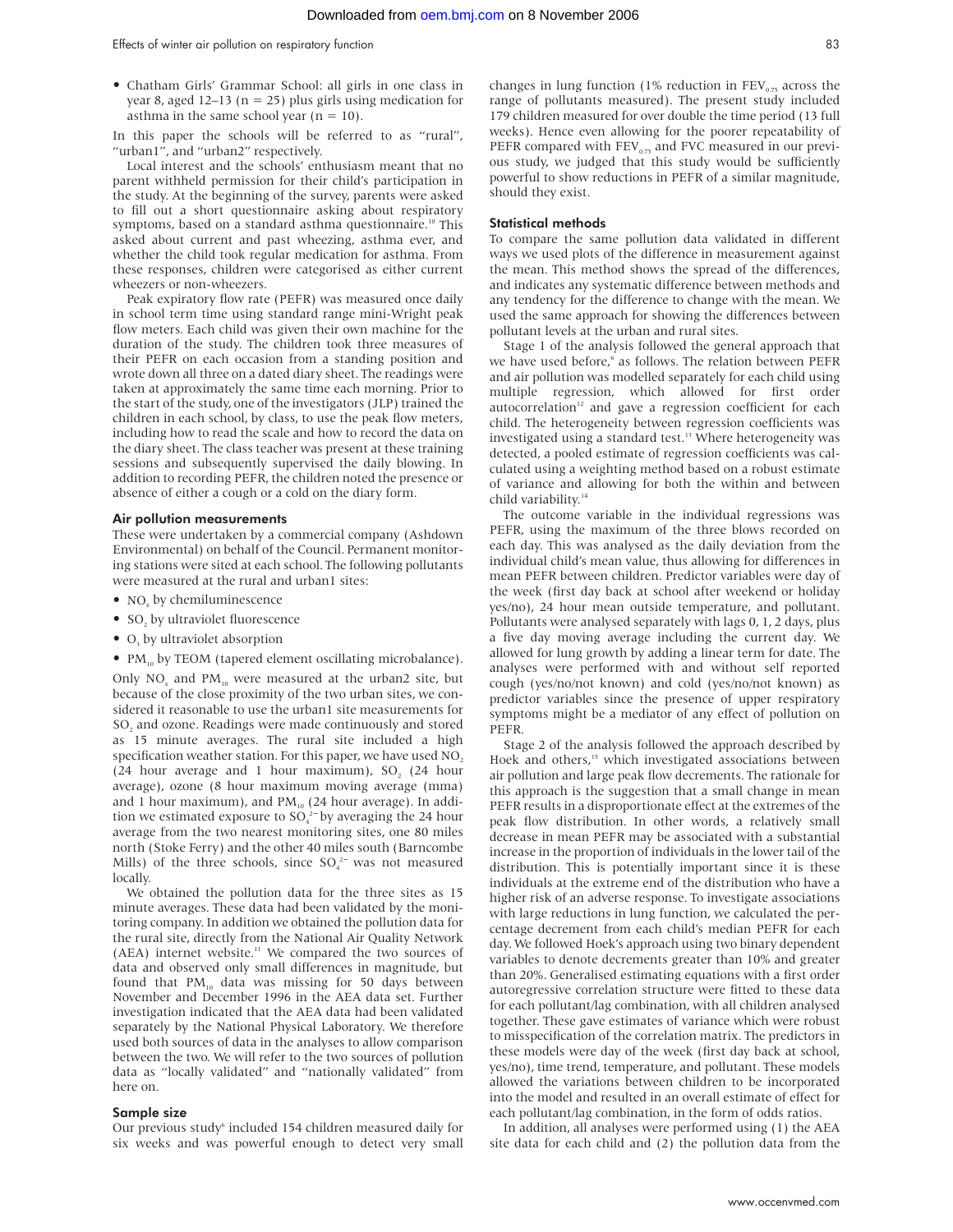|                                        | All          | Rural        | Urban1        | Urban <sub>2</sub> |
|----------------------------------------|--------------|--------------|---------------|--------------------|
| Number of pupils                       | 177          | 47           | 95            | 35                 |
| Sex (% girls)                          | 59           | 57           | 43            | 100                |
| Age                                    |              |              |               |                    |
| Mean (SD)                              | 10.7(1.4)    | 9.1(1.0)     | 10.6(0.3)     | 12.7(0.3)          |
| Range                                  | $7.2 - 13.1$ | $7.2 - 10.8$ | $10.2 - 11.1$ | $12.2 - 13.1$      |
| % current wheeze                       | 24           | 20           | 22            | 34                 |
| Max. PEFR (I/min)                      |              |              |               |                    |
| Mean (SD)                              | 330 (54)     | 293 (38)     | 328 (48)      | 381(41)            |
| Range                                  | $201 - 488$  | 201-382      | 228-439       | 281-488            |
| Cough                                  |              |              |               |                    |
| Mean % days reported (SD)              | 28.6 (25.3)  | 28.7 (25.6)  | 25.9(24.8)    | $36.0$ (25.7)      |
| Range                                  | $0 - 97.8$   | $0 - 87.9$   | $0 - 97.8$    | $0 - 94.5$         |
| Cold                                   |              |              |               |                    |
| Mean % days reported (SD)              | 41.2 (30.4)  | 43.3 (32.9)  | $37.0$ (28.5) | 49.7 (30.7)        |
| Range                                  | $0 - 100$    | $0 - 98$     | $0 - 100$     | $13.8 - 100$       |
| No. of days recorded per child         |              |              |               |                    |
| Mean (SD)                              | 50.4 (9.7)   | 51.4(8.2)    | 47.2 (10.4)   | 57.8(3.9)          |
| Range                                  | $14 - 63$    | $19 - 61$    | $14 - 62$     | $50 - 63$          |
| % of days with PEFR > 20% below median |              |              |               |                    |
| Mean (SD)                              | 3.4(6.7)     | 4.2(8.9)     | 3.8(6.5)      | 1.4(2.5)           |
| Range                                  | $0 - 46.9$   | $0 - 46.9$   | $0 - 26.1$    | $0 - 9$            |

appropriate local school site. This allowed comparison to be made between effect estimates when exposure was measured at an individual's school site with effect estimates derived from exposure measurement at a single community monitor. Further, using the two sources of exposure measurements for the rural children allowed a comparison of the effects of using exposure data validated in two different ways.

The following steps were taken to maintain the quality of the outcome and exposure data. For the temperature and pollution data, we only calculated a summary of that day's value if at least 75% of data were available. For the PEFR data, we omitted a day's reading if the child had recorded less than three PEFR measurements (60/9516 =  $0.6\%$ ). In addition, we excluded the PEFR readings for any child/day combination if the range of the three measurements was greater than 100 l/min since we judged that a wide range was an indicator of incorrect technique or recording error (509/9456 days = 5.4%). Further, we excluded one child with less than 10 readings overall**.** One child with 10 readings was subsequently omitted because the standard error of the regression coefficient was very small, leading to a disproportionately large weight and therefore giving that child's results excessive influence on the overall weighted average. A further child was excluded from the  $PM_{10}$  analyses where both the regression

|                                                | No. of recordings |      |      |        |       |                               |      |
|------------------------------------------------|-------------------|------|------|--------|-------|-------------------------------|------|
| Measure                                        | $(max=124)$       | Mean | SD   | Min    |       | 10th centile 90th centile Max |      |
| Rural (nationally validated)                   |                   |      |      |        |       |                               |      |
| $NO2 24 h$ ave. (ppb)                          | 110               | 17.4 | 8.5  | 3.0    | 6.8   | 29.2                          | 39.3 |
| $NO2$ 1 h max. (ppb)                           | 114               | 28.5 | 11.0 | 7.0    | 14.0  | 43.0                          | 67.0 |
| $O3$ 1 h max. (ppb)                            | 124               | 25.8 | 11.1 | 1.0    | 8.0   | 38.0                          | 49.0 |
| $O_3$ 8 h mma (ppb)                            | 118               | 21.6 | 11.1 | 1.9    | 4.6   | 33.6                          | 43.3 |
| $SO2 24 h$ ave. (ppb)                          | 115               | 5.1  | 4.7  | 0.0    | 1.2   | 10.0                          | 35.6 |
| $PM_{10}$ 24 h ave. ( $\mu$ g/m <sup>3</sup> ) | 74                | 21.2 | 11.5 | 7.0    | 11.0  | 33.0                          | 82.0 |
| Rural (locally validated)                      |                   |      |      |        |       |                               |      |
| $NO2 24 h$ ave. (ppb)                          | 110               | 16.5 | 8.7  | 2.2    | 5.6   | 27.7                          | 38.9 |
| $NO2$ 1 h max. (ppb)                           | 110               | 28.1 | 11.4 | 5.6    | 12.1  | 44.2                          | 70.5 |
| $O_3$ 1h max. (ppb)                            | 118               | 25.9 | 10.8 | 2.1    | 8.4   | 37.4                          | 46.6 |
| $O_3$ 8 h mma (ppb)                            | 115               | 21.6 | 10.8 | 2.5    | 5.1   | 34.1                          | 41.1 |
| $SO2 24 h$ ave. (ppb)                          | 115               | 5.4  | 5.1  | 0.0    | 1.2   | 10.8                          | 39.1 |
| $PM_{10}$ 24 h ave. ( $\mu$ g/m <sup>3</sup> ) | 119               | 18.7 | 11.3 | 6.6    | 9.0   | 32.5                          | 87.9 |
| Urban <sub>1</sub>                             |                   |      |      |        |       |                               |      |
| $NO2 24 h$ ave. (ppb)                          | 118               | 17.1 | 8.6  | 2.4    | 5.9   | 28.8                          | 39.6 |
| $NO2$ 1 h max. (ppb)                           | 118               | 28.0 | 12.0 | 6.9    | 11.5  | 41.8                          | 69.0 |
| $O3$ 1 h max. (ppb)                            | 118               | 23.1 | 10.2 | 3.3    | $6.0$ | 34.5                          | 42.0 |
| $O_3$ 8 h mma (ppb)                            | 118               | 19.0 | 10.6 | 2.3    | 4.7   | 32.8                          | 38.3 |
| $SO2 24 h$ ave. (ppb)                          | 108               | 6.0  | 6.0  | 0.5    | 1.6   | 12.8                          | 32.5 |
| $PM_{10}$ 24 h ave. ( $\mu$ g/m <sup>3</sup> ) | 116               | 18.4 | 9.8  | 4.7    | 10.5  | 32.0                          | 62.8 |
| Urban <sub>2</sub>                             |                   |      |      |        |       |                               |      |
| NO <sub>2</sub> 24 h ave. (ppb)                | 121               | 19.2 | 8.1  | 4.3    | 8.7   | 29.6                          | 42.9 |
| $NO2$ 1 h max. (ppb)                           | 121               | 31.8 | 13.0 | 8.1    | 16.5  | 45.6                          | 98.4 |
| $PM_{10}$ 24 h ave. ( $\mu$ g/m <sup>3</sup> ) | 113               | 22.7 | 10.6 | 6.7    | 12.5  | 36.0                          | 63.7 |
| $SO_4^{2-}$ 24 h ave. (µg/m <sup>3</sup> )     | 119               | 1.3  | 1.1  | 0.3    | 0.5   | 2.4                           | 6.7  |
| Temperature 24 h ave.                          |                   |      |      |        |       |                               |      |
| Rural $(^{\circ}C)$                            | 119               | 4.9  | 3.6  | $-1.8$ | 0.2   | 9.6                           | 15.0 |
| Urban $\lceil$ (°C)                            | 123               | 4.7  | 3.8  | $-2.6$ | 0.0   | 9.4                           | 14.6 |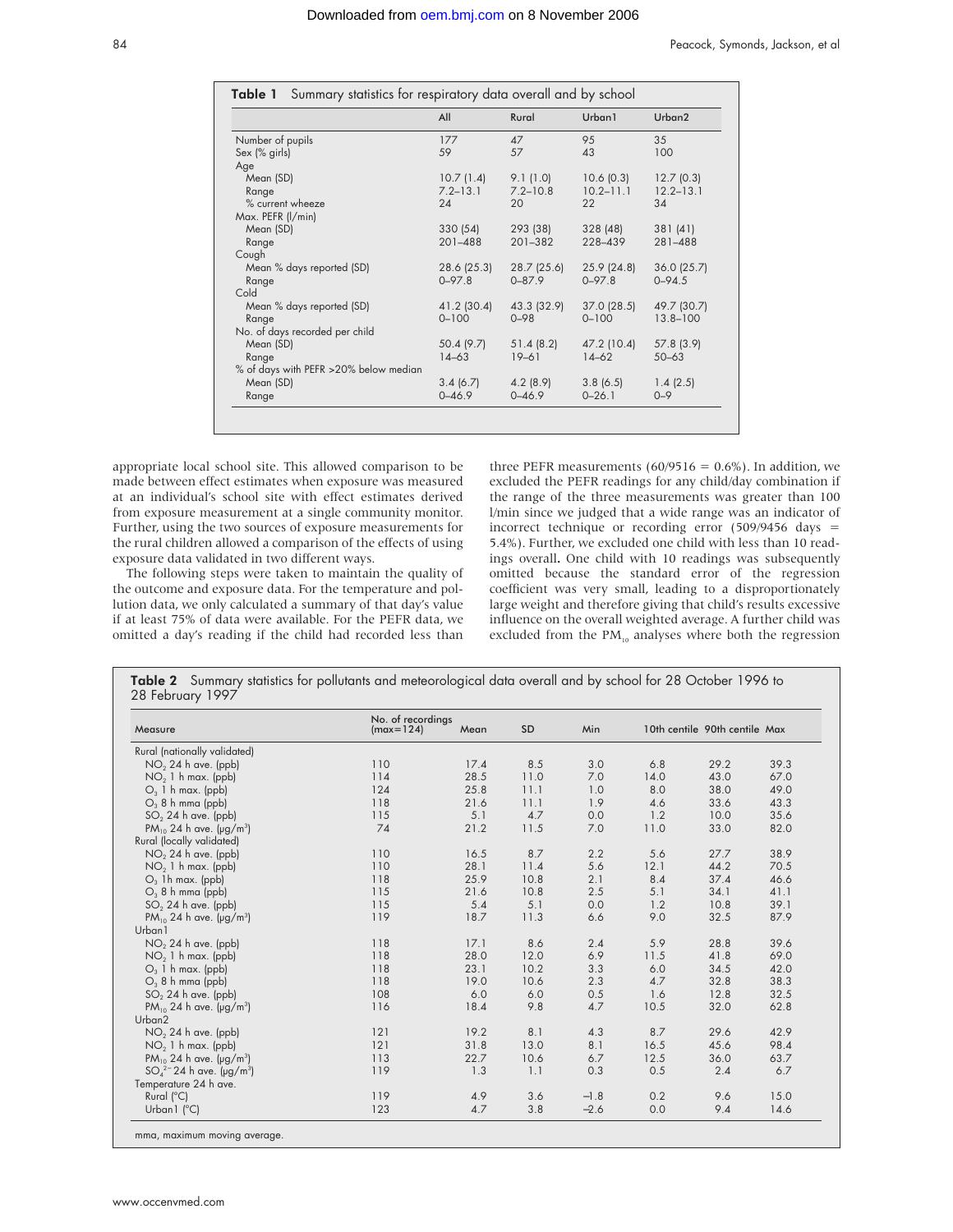Effects of winter air pollution on respiratory function 85



Figure 1 Plots of locally validated pollutant time series from the rural site.

coefficient and standard error were almost zero and so influenced the summary estimate greatly. All analyses were performed using Stata.16

#### RESULTS

#### Summary statistics

Table 1 shows the summary statistics by school and overall. The proportion of currently wheezy children varied by school as a result of the design. About one fifth of children in the rural and urban1 schools from which the samples were cross sectional, were current wheezers. Symptomatic children were over sampled in the urban2 school, thus increasing the overall proportion of wheezers to about one quarter. The variation in the mean and standard deviation of PEFR between the schools reflects their different age compositions. The children recorded PEFR for a mean of 50 days. The reporting of symptoms shows some variation between schools, with children at the urban2 school recording the greatest proportion of colds and coughs and those at the urban1 school recording the least. Colds were more commonly reported than coughs in all schools. The distribution of percentage of days with large peak flow decrements was positively skewed: some children had no large decreases but a few had many (table 1).

Pollutant levels were generally below UK guidelines during the study period (table 2, fig 1). There were only two exceedances for PM<sub>10</sub>: on 11 January 1997 at the rural site  $(88 \,\mu g/m^3)$ and on 12 January 1997 at the urban sites (63  $\mu$ g/m<sup>3</sup>). Figure 2 plots the difference against the mean, both for the two methods of data validation and for urban and rural pollutant levels. The agreement between the two methods of validation was close. For NO<sub>2</sub>, the two methods gave values within 4 ppb of each other with no tendency for the difference to increase with the mean. The ozone values tended to be higher for the







local validation than the national validation, but the differences were mostly less than 1 ppb. The SO<sub>2</sub> values agreed within  $\pm 1.5$  ppb and PM<sub>10</sub> mostly within  $\pm 2 \,\mu$ g/m<sup>3</sup>, although this difference tended to increase with the mean. Comparing urban with rural values showed expected differences. NO<sub>2</sub> levels were higher at the urban site and ozone was lower. SO, levels were very similar at both sites when levels were low, but differences were apparent on days with higher baseline levels. Similarly for  $PM_{10}$ , urban and rural levels were close at the lower end but a few larger differences were apparent at the upper end.

#### Relation between air pollution and daily changes in PEFR

There were no clear effects of any pollutant on PEFR when the results for all schools were combined (table 3). For the two measures of  $NO<sub>2</sub>$  and the two measures of ozone, most regression coefficients indicated a very small beneficial effect rather than an adverse one, but these were mostly nonsignificant. The regression coefficients for SO, were negative for lag 2 days and  $SO_4^{2-}$  showed negative effects for same day and previous day levels. These regression coefficients were consistent with a 0.5% decrease in PEFR over the whole range of pollutant values, but the 95% confidence intervals were wide and included zero. Same day  $PM_{10}$  was associated with a similar decrease in PEFR, but again the effect was not significant.

There was no suggestion of any consistent pattern in effect sizes for the different lags used. Effect sizes were sometimes, but not always, bigger for the five day average; confidence intervals tended to be wider. We compared the standard errors for the regression coefficients corresponding to the two sources of exposure data, local and community monitors. This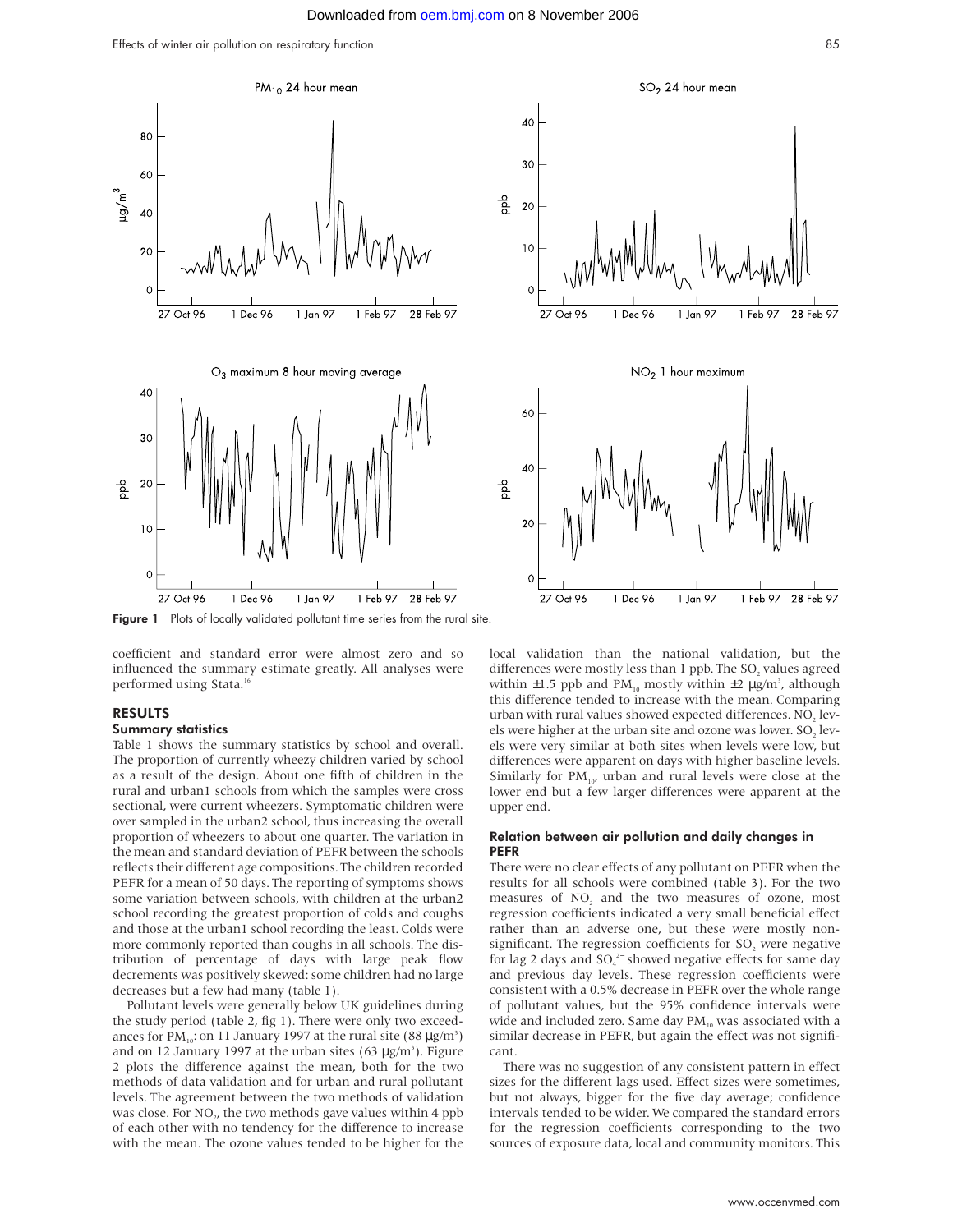

Figure 2 Pollution data for: nationally and locally validated data; and for rural and urban data for  $NO_2$ , ozone,  $SO_2$ , and PM<sub>10</sub>.

showed that the standard errors of the combined regression coefficients were not consistently smaller when the exposure was measured at the actual school site rather than at a community monitor (table 3). The analyses were repeated with control for symptoms, but we found very little difference in the estimates (data not presented).

When the schools were analysed separately, there was a slight suggestion of a bigger effect at the rural site than at the urban

sites for NO<sub>2</sub>, SO<sub>2</sub>, SO<sub>4</sub><sup>2</sup>, and PM<sub>10</sub> at most lags. However, the rural site effects were mostly non-significant over all the pollutant/lag combinations (data not presented). These results were essentially unchanged when control was made for symptoms (data not presented). In addition, we compared regression estimates for the rural school using pollution data validated in the two different ways (data not presented). This showed that there were hardly any differences in either the estimates or the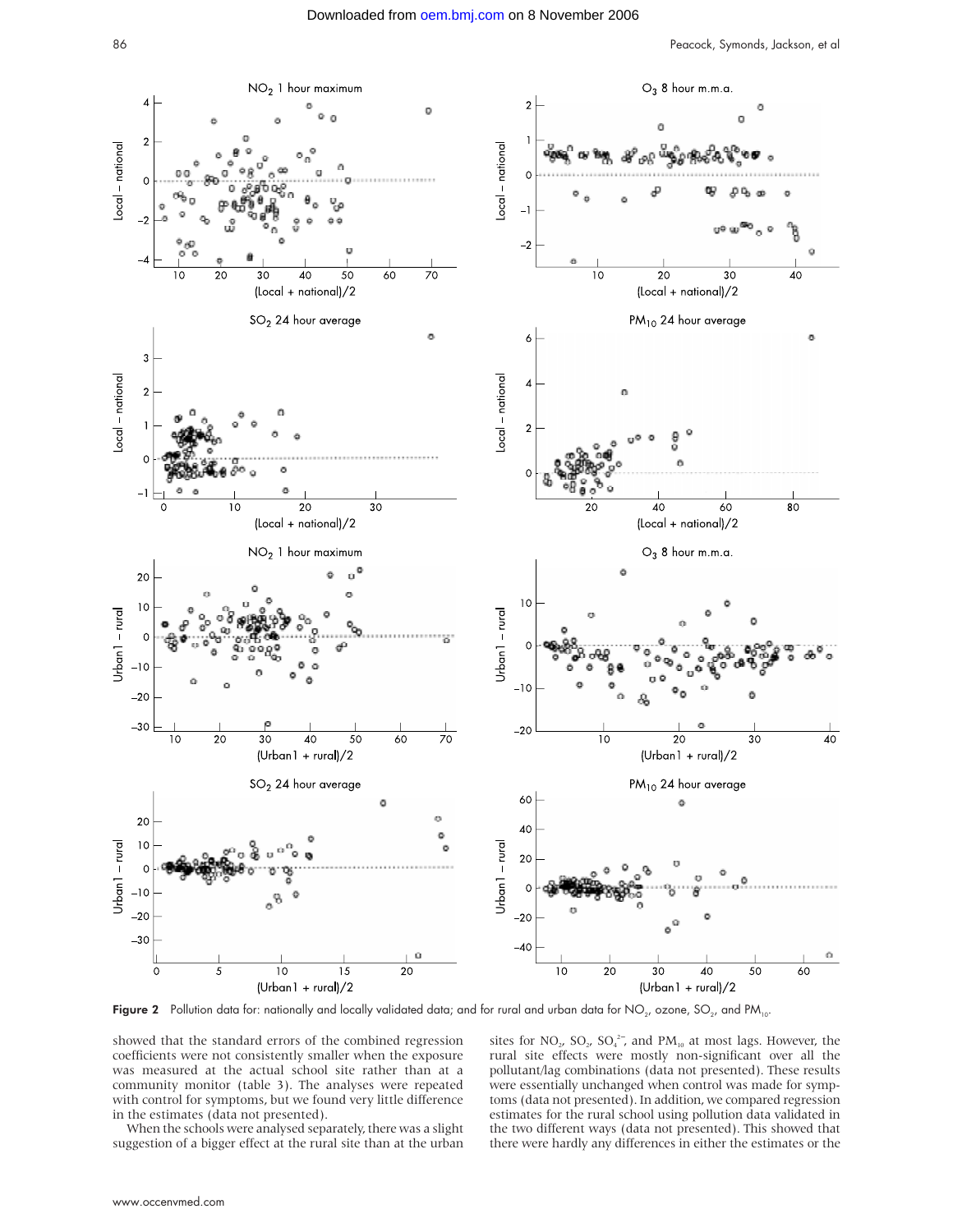| Pollutant              | $L$ ag 0                   | $L$ ag 1                   | $L$ ag 2                   | Mean $(0-4)$                |
|------------------------|----------------------------|----------------------------|----------------------------|-----------------------------|
| $NO2 24 h$ ave.        |                            |                            |                            |                             |
| Community              | $0.01$ (-0.06 to 0.09)     | $0.01$ (-0.05 to 0.08)     | $0.03$ (-0.04 to 0.10)     | $0.11$ (-0.04 to 0.25)      |
| Local                  | $0.02$ (-0.05 to 0.09)     | $0.03$ (-0.04 to 0.10)     | $-0.03$ $(-0.10$ to 0.04)  | $-0.01$ $(-0.15$ to 0.13)   |
| $NO2$ 1 h max.         |                            |                            |                            |                             |
| Community              | $0.03$ $[-0.01$ to $0.08]$ | $0.00$ (-0.04 to 0.04)     | $0.01$ $[-0.04$ to $0.06]$ | 0.13 (0.02 to 0.24)         |
| Local                  | $0.02$ (-0.02 to 0.05)     | $0.02$ (-0.01 to 0.06)     | $0.00$ (-0.04 to 0.04)     | $0.04$ (-0.05 to 0.13)      |
| $O_3$ 1 h max.         |                            |                            |                            |                             |
| Community              | $0.01$ (-0.05 to 0.06)     | $0.01$ (-0.04 to 0.06)     | $-0.01$ $(-0.06$ to 0.03   | $-0.03$ $[-0.12$ to 0.06    |
| Local                  | $0.01$ (-0.05 to 0.07)     | $0.01$ (-0.05 to 0.06)     | $-0.01$ $[-0.06$ to 0.05)  | $-0.01$ $(-0.11$ to 0.08)   |
| O <sub>2</sub> 8 h mma |                            |                            |                            |                             |
| Community              | $0.01$ (-0.05 to 0.07)     | $0.01$ (-0.05 to 0.07)     | $0.00$ (-0.05 to 0.05)     | $-0.04$ $(-0.15$ to 0.06)   |
| Local                  | $0.03$ (-0.04 to 0.09)     | $0.00$ (-0.06 to 0.06)     | $0.02$ (-0.04 to 0.08)     | $-0.01$ $(-0.11$ to 0.09)   |
| $SO2 24 h$ ave.        |                            |                            |                            |                             |
| Community              | $0.05$ (-0.05 to 0.16)     | $-0.04$ $(-0.13$ to 0.06)  | $-0.08$ $(-0.19$ to 0.04   | $-0.23$ $(-0.65$ to $0.18)$ |
| Local                  | $-0.01$ $(-0.10$ to 0.07)  | $0.02$ (-0.05 to 0.10)     | $-0.09$ $(-0.18$ to 0.01)  | $-0.09$ $(-0.25$ to 0.07)   |
| $SO_4^{2-}$ 24 h ave.  |                            |                            |                            |                             |
| Community              | $-0.30$ $(-0.84$ to 0.23)  | $-0.23$ ( $-0.80$ to 0.34) | $0.18$ (-0.27 to 0.63)     | $0.15$ (-0.76 to 1.05)      |
| Local                  | <b>NA</b>                  | <b>NA</b>                  | <b>NA</b>                  | <b>NA</b>                   |
| $PM_{10}$ 24 h ave.    |                            |                            |                            |                             |
| Community              | $-0.04$ $(-0.11$ to 0.03)  | $0.03$ (-0.04 to 0.05)     | $-0.01$ $[-0.07$ to 0.05)  | $-0.10$ $[-0.25$ to 0.05)   |
| Local                  | $-0.01$ $(-0.06$ to 0.03   | $0.04$ (0.01 to 0.08)      | $0.01$ $[-0.04$ to $0.05]$ | $0.04$ (-0.05 to 0.13)      |

Results expressed as estimate (95% CI).

In addition to pollutant, the individual regression models included the following predictors: 24 hour average outside temperature; date.

Mean (0–4) is five day average.

NA, not available as  $SO_4^2$ <sup>-</sup> was not locally measured.

|                      |  |  |  | Table 4 Odds of a 20% decrement in PEFR below the median by lag in all schools combined for all children and for |
|----------------------|--|--|--|------------------------------------------------------------------------------------------------------------------|
| wheezy children only |  |  |  |                                                                                                                  |

| Pollutant             | $L$ ag 0               | $L$ ag 1               | $L$ ag 2                 | Mean $(0-4)$           |
|-----------------------|------------------------|------------------------|--------------------------|------------------------|
| $NO2 24 h$ ave.       |                        |                        |                          |                        |
| All children          | 1.010 (0.991 to 1.030) | 1.018 (0.999 to 1.038) | 1.033 (1.014 to 1.052)   | 1.043 (1.000 to 1.089) |
| Wheezy children       | 1.015 (0.980 to 1.051) | 1.012 (0.981 to 1.043) | 1.027 (1.000 to 1.054)   | 1.053 (0.999 to 1.110) |
| $NO2$ 1 h max.        |                        |                        |                          |                        |
| All children          | 1.003 (0.993 to 1.013) | 1.000 (0.989 to 1.010) | 1.016 (1.003 to 1.030)   | 1.008 (0.975 to 1.043) |
| Wheezy children       | 0.996 (0.976 to 1.016) | 1.001 (0.986 to 1.017) | 1.004 (0.982 to 1.026)   | 1.004 (0.950 to 1.056) |
| $O_3$ 1 h max.        |                        |                        |                          |                        |
| All children          | 0.988 (0.975 to 1.001) | 0.988 (0.974 to 1.002) | 0.987 (0.975 to 0.998)   | 0.976 (0.954 to 0.999) |
| Wheezy children       | 0.979 (0.955 to 1.003) | 1.000 (0.980 to 1.022) | 0.983 (0.968 to 0.998)   | 0.977 (0.944 to 1.010) |
| $O2$ 8 h mma          |                        |                        |                          |                        |
| All children          | 0.991 (0.976 to 1.005) | 0.988 (0.972 to 1.002) | $0.981$ (0.968 to 0.995) | 0.979 (0.954 to 1.004) |
| Wheezy children       | 0.983 (0.959 to 1.007) | 0.994 (0.974 to 1.016) | 0.989 (0.971 to 1.008)   | 0.986 (0.949 to 1.023) |
| $SO2 24 h$ ave.       |                        |                        |                          |                        |
| All children          | 0.987 (0.958 to 1.017) | 1.007 (0.986 to 1.030) | 0.992 (0.963 to 1.023)   | 0.972 (0.887 to 1.066) |
| Wheezy children       | 0.981 (0.925 to 1.041) | 0.999 (0.957 to 1.042) | 0.995 (0.939 to 1.054)   | 1.019 (0.890 to 1.167) |
| $SO_4^{2-}$ 24 h ave. |                        |                        |                          |                        |
| All children          | 1.062 (0.940 to 1.199) | 1.029 (0.921 to 1.149) | 1.038 (0.935 to 1.151)   | 1.090 (0.898 to 1.322) |
| Wheezy children       | 1.042 (0.854 to 1.271) | 1.059 (0.889 to 1.262) | 0.993 (0.822 to 1.200)   | 1.038 (0.754 to 1.429) |
| $PM_{10}$ 24 h ave.   |                        |                        |                          |                        |
| All children          | 1.012 (0.992 to 1.031) | 1.016 (0.995 to 1.036) | 1.013 (1.000 to 1.025)   | 1.037 (0.992 to 1.084) |
| Wheezy children       | 1.016 (0.986 to 1.047) | 1.030 (1.001 to 1.060) | 1.018 (0.995 to 1.041)   | 1.114 (1.057 to 1.174) |

Results expressed as odds ratios for unit change of pollutant (95% CI).

In addition to pollutant, the individual regression models included the following predictors: 24 hour average outside temperature; date. Mean (0–4) is five day average.

confidence intervals. These analyses were repeated with control for symptoms and gave very similar results.

#### Relation between air pollution and large peak flow decrements

When PEFR was analysed as a dichotomous variable (decrements more than 20% below the median), more consistency was observed than for PEFR as a continuous variable (table 4). For NO<sub>2</sub>, all odds ratios in all children combined were over 1.0 with lag 2 days and the five day average showing the strongest and most significant effects. For NO, 24 hour average, the odds ratios ranged from 1.01 to 1.04 among all children. This range of odds ratios corresponds to a range of 10–48% increase in odds of a large PEFR decrement for a 10 ppb increase in pollutant. All odds ratios for  $PM_{10}$  were also over 1.0 and ranged between 1.012 and 1.037 for all children combined. For  $SO_4^2$  all odds ratios were over 1.0, although none were significant. Associations with ozone in all children were all positive and non-significant.

These analyses were repeated for the rural school using locally validated and nationally validated pollution values (data not presented). Only very small differences were observed between the pairs of estimates and their confidence intervals. Analyses were also performed on 10% decrements and these showed similar but less significant results (data not presented).

#### Effect modification by wheezing status

The positive effects observed for NO<sub>2</sub> and PM<sub>10</sub> on large decrements suggested that there might be a subgroup of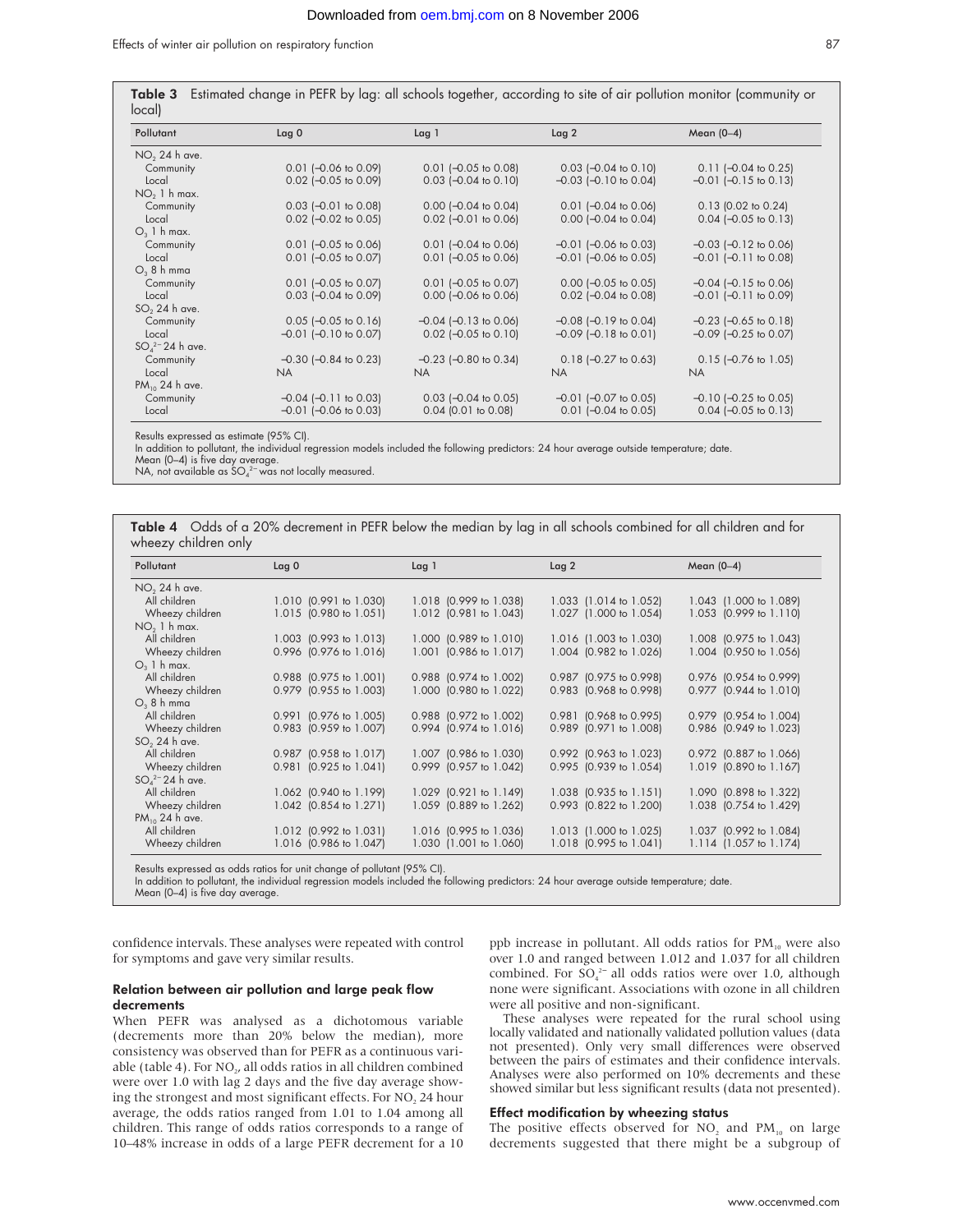children who were more susceptible than the rest. We investigated this by looking at current wheeze. For the analyses of mean PEFR, there was no evidence of any effect modification by wheezy status; regressions of the PEFR slopes for the various pollutants, found that wheezy children had a significantly steeper negative mean slope than non-wheezy children for only one of 28 pollutant/lag combinations tested. When we analysed the 20% decrements, we only observed stronger effects in wheezy children for  $PM_{10}$ , and found little difference by wheezing status for the other pollutants measured.

#### **DISCUSSION**

This study found no clear associations between winter NO<sub>2</sub>, ozone,  $SO_2$ ,  $SO_4^2$ , or  $PM_{10}$  and PEFR in primary school children. The most consistent estimates were  $SO_2$ ,  $SO_4^2$ , and  $PM_{10}$ . The estimates using five day mean pollutant levels were equivalent to declines in PEFR of 0.70% and 0.30% for a 10 unit increase in SO<sub>2</sub> (ppb) and PM<sub>10</sub> ( $\mu$ g/m<sup>3</sup>) respectively. The effects for  $PM_{10}$  are similar in size to those reported in other studies.<sup>24 17</sup> <sup>18</sup> The effect for  $\text{SO}_4^{2-}$  was weaker: 0.07% for a unit increase in  $SO_4^{2-}$  (lag 2 days).

This study showed consistent negative associations between large peak flow decrements and both  $\rm NO_2$  ,  $\rm SO_4^{\text{--}}$  , and  $\rm PM_{\text{10}}$ . Our findings were of greater magnitude than those observed by Hoek and colleagues,<sup>15</sup> who only analysed  $PM_{10}$  and reported a 3% increase in large decrements for a 10  $\mu$ g/m<sup>3</sup> increase in same day pollutant pooled across five studies. Our same day estimate was equivalent to a 13% increase in risk for the same rise in PM<sub>10</sub>, but the 95% confidence interval was wide: −8% to +36%. Our findings of strong negative associations with  $NO<sub>2</sub>$ and PM<sub>10</sub> but weaker associations with  $SO_2$  and  $SO_4^2$  are consistent with the adverse effects being a result of vehicle emissions since the SO<sub>2</sub> in this area comes mainly from local power stations. The finding of weaker associations with 10% decrements is consistent with the natural variability in our data—the overall coefficient of variation was 16% and so a 10% decrement would seem to be within the normal peak flow range for these children. The observed protective effect of ozone on PEFR decrements was surprising, but similar results have been reported in other studies where negative associations were reported between ozone and all cause mortality<sup>19</sup> and hospital admissions.<sup>20</sup> One explanation for the negative associations is that ozone is highly negatively correlated with most other pollutants in the cool months, and so days when ozone levels are relatively high could simply be an indicator of low levels of other pollutants. We tested this by fitting two-pollutant models with ozone and each of  $PM_{10}$  and NO<sub>2</sub>. This showed that the apparently beneficial effects of ozone were not explained by either  $NO<sub>2</sub>$  or  $PM<sub>10</sub>$  and the effect estimates were largely unchanged after adjustment.

With regard to cumulative pollutant lags, we found some evidence for the stronger effects reported by other authors<sup>21</sup> <sup>22</sup> when we analysed PEFR (continuous variable). However, these effects were no more precise than those for single lags. We also observed stronger associations between PEFR decrements (binary variable) and five day average pollutant measures. This is consistent with there being a stronger association between air pollution and large decreases in PEFR compared to the association with mean PEFR, and suggests that some children are more sensitive but that overall effects in the continuous variable analyses are diluted by the majority who are not affected. This argument is reinforced by the finding of stronger effects of  $PM_{10}$  among wheezy children.

This study investigated differences in results for air pollution data validated separately by different organisations—the National Physical Laboratory and a local commercial company. The actual values from the two validations mostly agreed very closely, with substantial divergence on only a few high pollutant level days. Results of analyses using the two sets of data gave very similar results

and showed no consistent differences in magnitude or precision of the final regression estimates. This was reassuring and suggested that either source of exposure could be used with confidence. Further, analyses using the nearest monitor compared with analyses using the single community monitor to estimate pollution exposure, showed no consistent differences. This is difficult to interpret given our mainly non-significant results, but certainly provides no evidence that using one central monitor (as most studies do) rather than several local monitors reduces power in analyses.

There are several possible reasons for the lack of associations between outdoor air pollution and mean lung function observed in this study. Firstly, the study was conducted in winter when children spend relatively little time outdoors and so their exposure to outdoor pollution would have been limited. Secondly, exposure levels themselves were fairly low with few exceedances observed. Eight hour average ozone was well below the national banding level of 50 ppb for "moderate" air pollution; similarly, the one hour maximum NO<sub>2</sub> levels observed during the study were below the 150 ppb banding for "low" air pollution.<sup>23</sup> PM<sub>10</sub> levels were mostly below 50  $\mu$ g/m<sup>3</sup> with exceedances on only two days.

Thirdly, in winter, respiratory infections are common and may confound or mediate an association with air pollution or add "noise", making effects harder to detect. We attempted to control for upper respiratory infection and compared analyses with and without such control, finding that this made little detectable difference. A fourth possible reason is the imprecision of our outcome measure, peak expiratory flow rate. It is well known that PEFR measured using a mini-Wright meter is less precise than timed forced expiratory volume measured by spirometry. However, mini-Wright meters are used because they are cheap, simple for children to use, and are portable compared with many spirometers. In addition they require a lower level of supervision compared with spirometers. We did take great care to teach correct blowing and recording technique and we excluded suspect readings. Our overall coefficient of variation,16%, compared favourably with 21% in our summer study when we measured  $FEV<sub>0.75</sub>$  and FVC by supervised spirometry in children aged 7–11.6

Finally, the lack of significant associations for mean PEFR could be caused by low power. However, one would expect power to be greater when analysing PEFR as a continuous rather than as a binary variable, whereas this was not the case here. We found more significant results from our analyses on the binary variable than for the continuous one. Low power might explain why our analyses of large decrements gave fewer significant results than those of Hoek and colleagues,<sup>15</sup> who pooled data from five previous studies. We do not believe that the analysis of PEFR itself as a continuous variable was under powered, since this study contained more subjects than our previous study and it ran for a longer time period. The narrowness of the confidence intervals does not suggest that low power was an issue here.

The results of the present study show some coherence with ecological studies of general practitioner consultations,<sup>24</sup> hospital accident and emergency (A&E) department visits,<sup>25</sup> and hospital admissions for respiratory conditions in London.<sup>26</sup> These studies, like ours, reported associations in children with  $NO<sub>2</sub><sup>26</sup>$  and  $PM<sub>10</sub><sup>25</sup>$  However, unlike us, they found associations with  $SO_2^{24-26}$  and ozone.<sup>24</sup> The children in our study were predominantly healthy compared with those in the ecological studies who sought medical help. Our observed associations with large peak flow decrements are consistent with effects in sensitive subgroups.

Medway district is a semirural area where levels of air pollution, particularly SO<sub>2</sub> from local power stations, are of concern. This study showed stronger negative associations with NO<sub>2</sub> and PM<sub>10</sub> than for SO<sub>2</sub>, suggesting that vehicle rather than power station emissions are responsible for the observed effects.